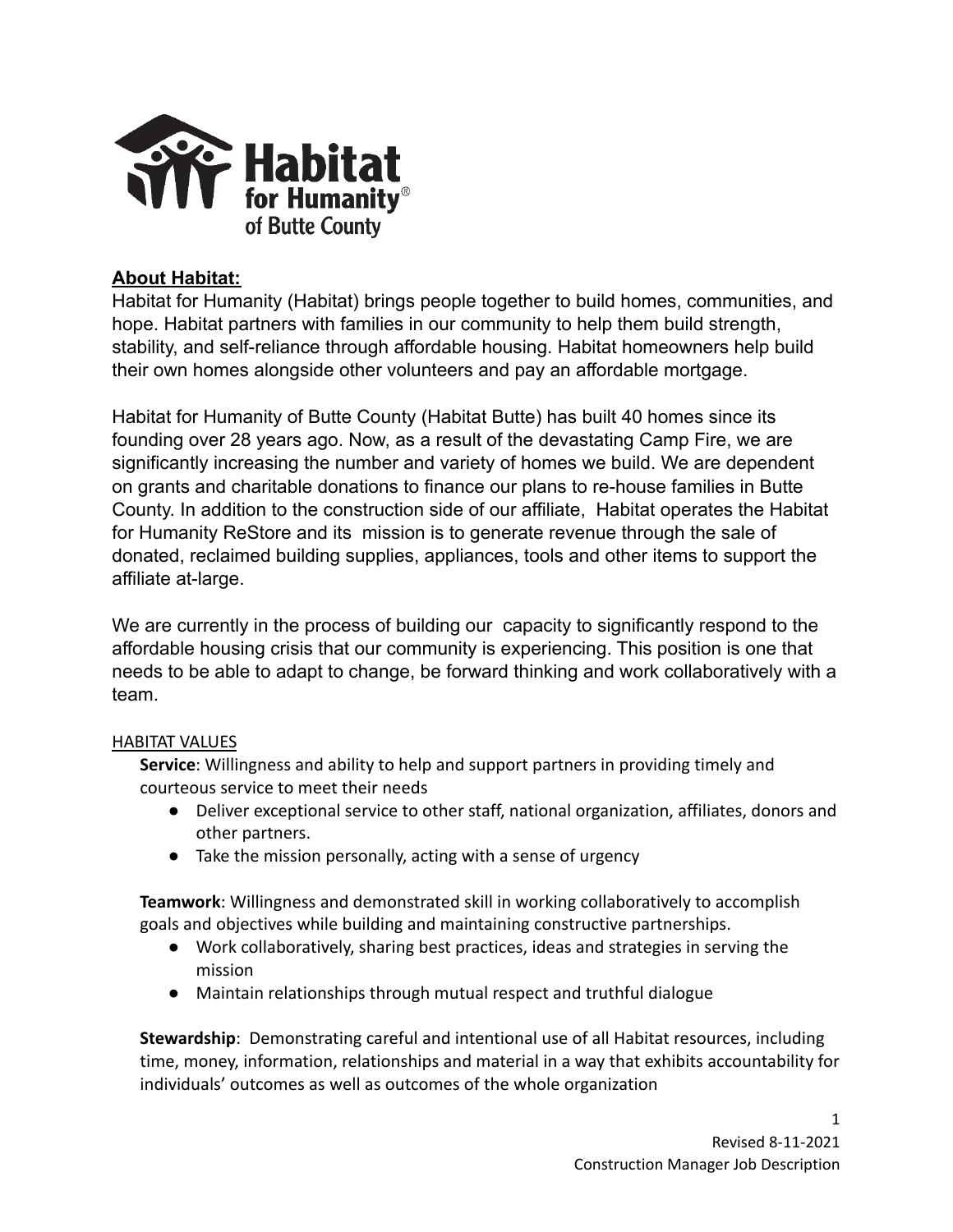- Remain faithful to the purpose for which resources are given; manage resources to bring maximum benefit to the mission.
- Demonstrate the highest standards of moral and ethical conduct
- Manage performance by measuring and recognizing results

**Continuous improvement:** Demonstrate the ability to maintain effectiveness in a changing environment, constantly seeking to improve products, processes and services to accomplish the mission.

- Encourage and support innovation
- Apply lessons learned while taking appropriate risks
- Demonstrate commitment to excellence in whatever we do.
- Demonstrate candor, insight and creativity, and thrive in an environment of change. Supports team goals and puts interest of team ahead of self.

**Respect for others**: Demonstrate respect for the inherent dingy of others; recognizing the strength that comes through partnering with individuals who have perspectives and experiences different from our own.

- Lead by example; accept personal responsibility regardless of positon.
- Value people of varied background, cultures, races and genders.

### **Job Title: Construction Manager**

### **Overall Responsibilities:**

The Construction Manager is responsible for the on-site management, supervision and construction of the homes. The Construction Manager provides overall on-site leadership on the construction site in accordance with the safety policies, objectives, and directions set by the Construction Committee to promote the overall vision, direction, and mission of the affiliate.

The position will work closely with the Construction Team consisting of the Executive Director, Construction Director, Construction Site Supervisor, Volunteer Coordinator, and Construction Committee.

## **Major Duties and Responsibilities:**

On-site Construction

- Provide leadership and supervise of construction activity
- Use knowledge and expertise to oversee and perform all aspects of construction
- Oversee quality control for all aspects of construction
- Ensure construction is accomplished in accordance with approved permits and plans
- Work closely with the Construction Director and Construction Committee to ensure building practices and plan specifications are fulfilled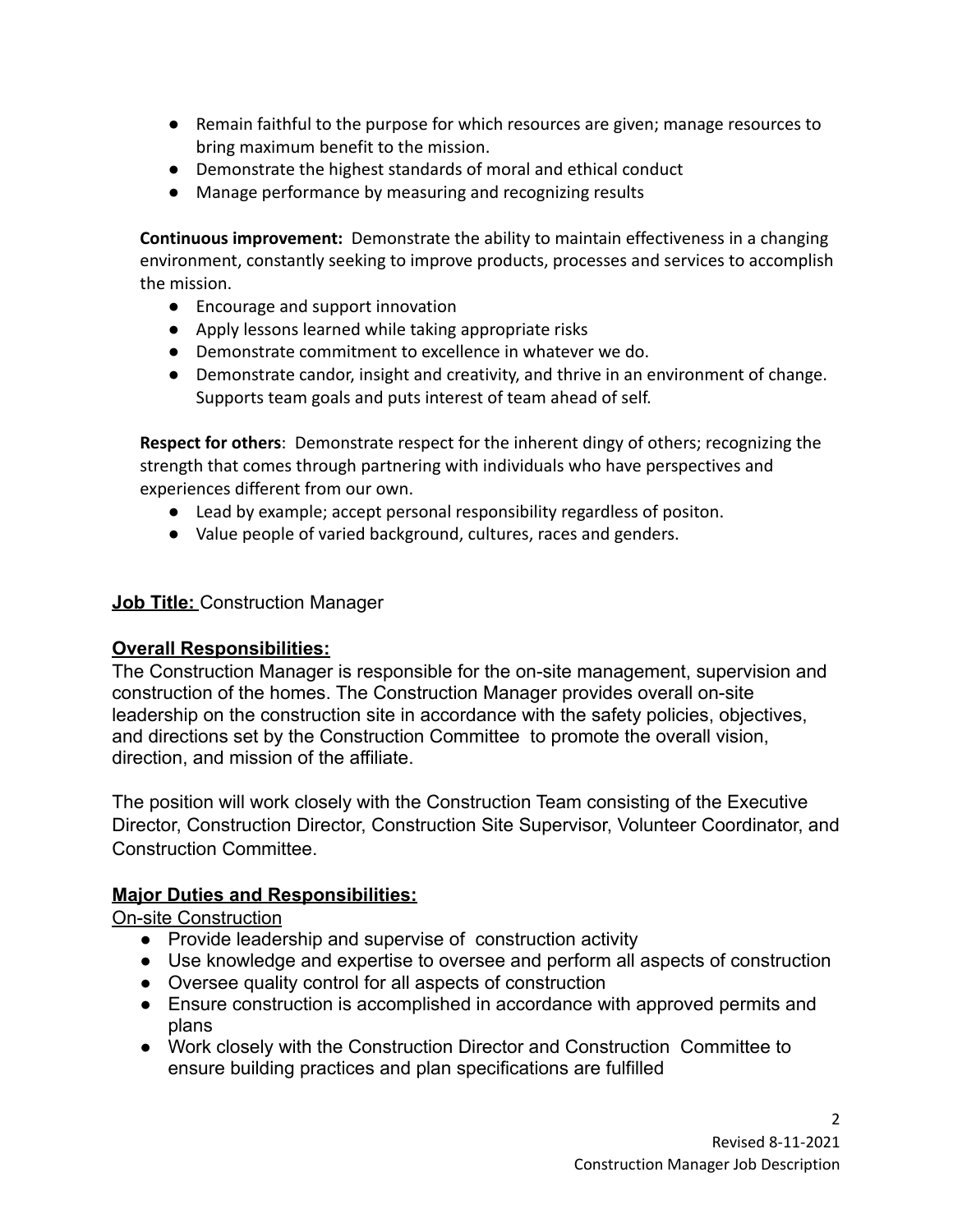- $\bullet$  Provide leadership to sub-contractors so that work is performed in a timely, quality manner
- Monitor construction tasks ensuring they are completed in a timely manner in preparation for incoming subcontractors and volunteer group
- Ensure that the site preparation and layout are completed
- Schedule and interface with inspectors
- Purchase necessary materials for the daily on-site tasks
- Evaluate and implement good safety practices and constantly stress the same with crew leaders and volunteers
- Ensure accountability of materials and tools provided to the job site
- Conduct a daily safety training
- Understand the elements that contribute to successful volunteers and help to ensure that volunteers have a consistently positive experience thus motivating them to return
- Provide training for all volunteers including crew leaders and partner families
- Complete Punch List with new homeowners
- Supervise and/or performs all homeowner warranty complaints and repairs
- Treat partner families with respect and dignity. Strives to make their construction involvement meaningful and remind crew leaders of the same
- Work in cooperation with the Site Supervisor to ensure a successful day
- Anticipate problems and issues typical of this trade and personally act, if necessary, to help ensure schedules are met and work plans enabled
- Keep tool shed organized and inventoried

## Administration/Supervision

- Provide supervision to Site Supervisor
- Ensure materials and service needs are provided in a timely manner to the job site
- Conduct bids for materials, when necessary
- Works with Volunteer Coordinator to schedule volunteer groups to assist with specific build dates
- Apprise the Volunteer Coordinator of upcoming volunteer and the skills needed
- With the Volunteer Coordinator and Construction Site Supervisor plan out volunteer days to ensure a successful day with meaningful tasks for the volunteers.
- Complete daily construction log and submit log weekly
- Regularly submit monthly construction expenses to the Bookkeeper and allocate build costs to individual lots
- Ensure that the Construction Director is regularly informed of the status of the builds, with attention to problems areas, scheduling, and extraordinary events
- Meet regularly and work collaboratively with Construction Director and Site Supervisor to ensure successful builds
- Meets long and short-term goals established with the Construction Committee and Construction Director
- Represent Habitat to the public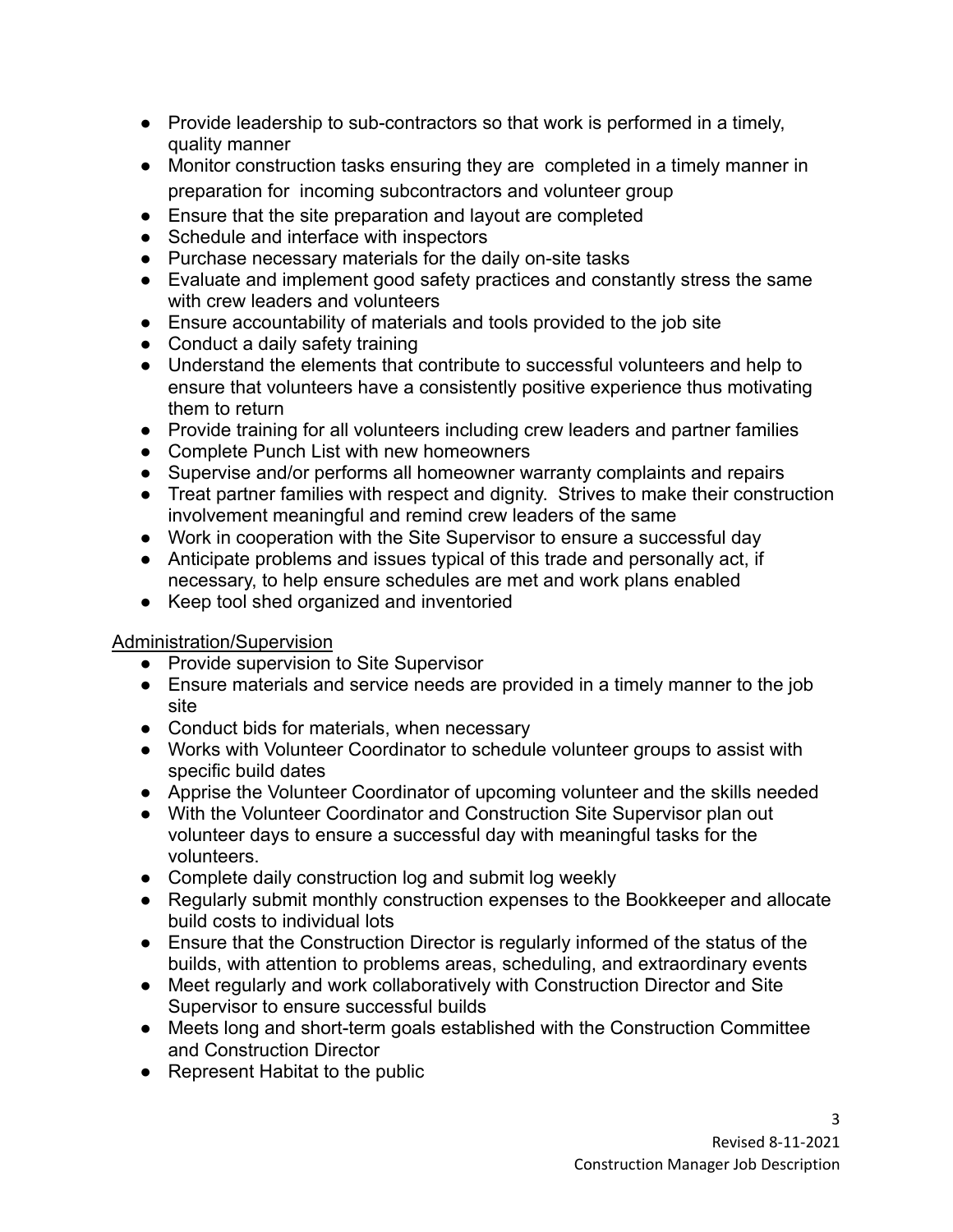Education:

- Licensed Contractor preferred, but not required
- Knowledge and experience in the construction business preferred
- Advanced rough and finish carpentry skills as well as power tool usage
- Knowledge and compliance with OSHA standards
- Knowledge of local building codes
- Basic computer skills

## Skills and Abilities Required:

- An understanding of, enthusiasm, and ambassador for the affiliate and mission of Habitat for Humanity
- A positive "can do" attitude, enthusiasm and strong customer service orientation
- Ability to show attention to detailed policies and procedures in the office and field environments
- Ability to show personal accountability and professionalism
- Ability to apply a wide degree of creativity, latitude, and resourcefulness
- Ability to respect confidential information of staff, volunteers, homeowners, and donors
- Ability to hold high ethical standards, good judgment, integrity, diplomacy, and tact
- Ability to be self-motivated and work independently as well as collaboratively building effective working relationships with co-workers, volunteers, homeowners, donors and partners
- Ability to manage multiple tasks, stay organized, prioritize, meet deadlines and follow-through
- Ability to work a flexible schedule to accommodate ever-changing needs
- Ability to teach and coach volunteers on the worksite
- Ability to step back and let volunteers do the work
- Excellent calendar, record keeping and attention to detail skills

## **Reports to:** Construction Director

## **Typical Work Schedule:** Tuesday - Saturday; 8AM - 5PM

# **Salary:** \$62,400 - \$72,800

# **Physical Requirements/Working Conditions:**

*(Construction positions)* Physical requirements are those that are present in an outdoor construction environment, including hard-hat areas and exposure to heat, cold dust and noise. Activities require maintaining physical condition necessary for lifting up to 75 pounds, ability to work on wet or uneven surfaces, and the physical agility necessary to construct a home. Sufficient visual acuity and ability to hear is necessary to assure safe